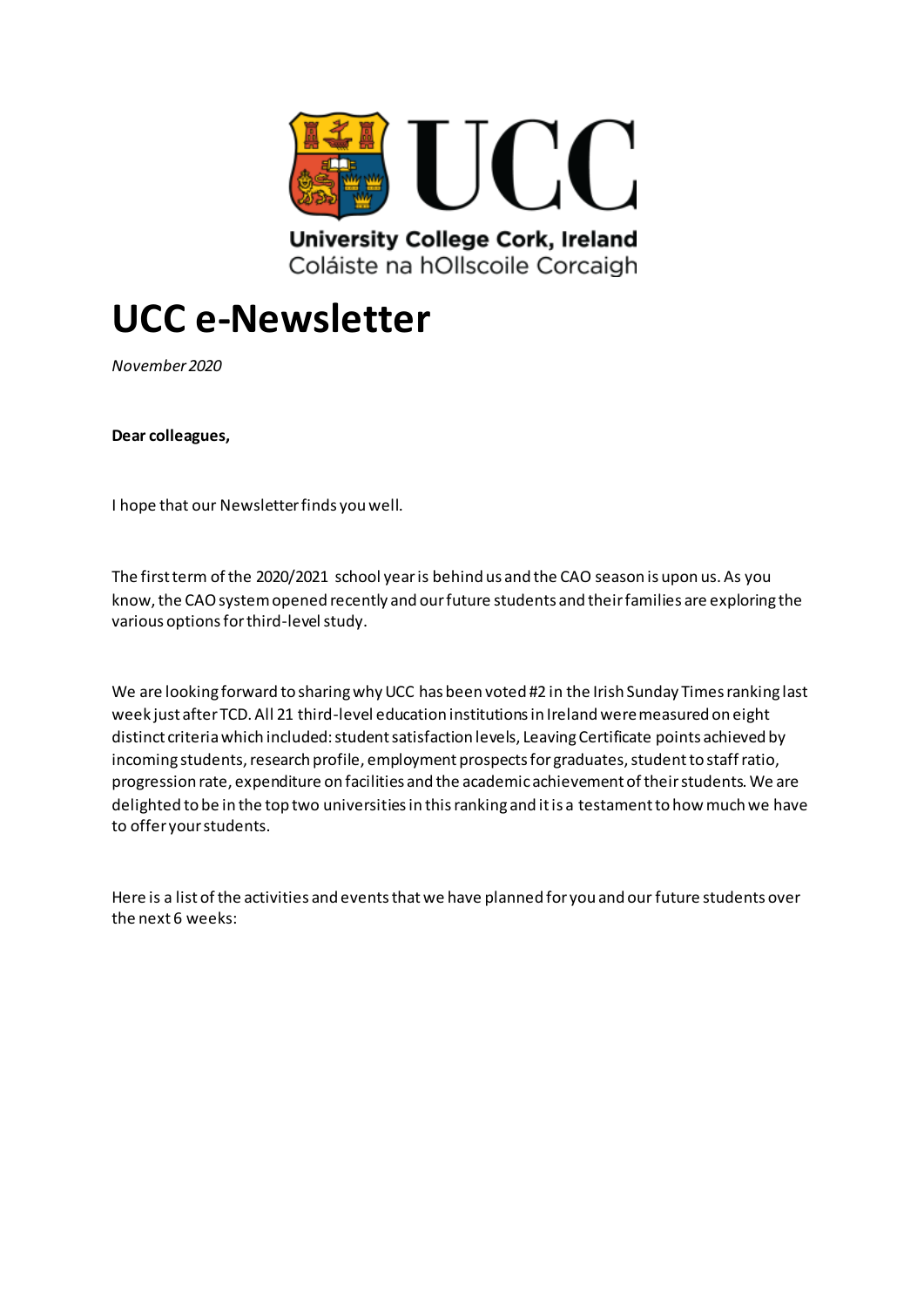

## **Virtual Open Days: 4th & 5th December (Friday afternoon & all-day Saturday)**

**Open Days** traditionally play an important role in the decision of a young person who wants to be sure that the university/college and their course choices feel right. Despite Covid-19 restrictions, our Open Days are still going ahead and they will be hosted entirely online. While we would have loved to have our prospective students on campus with us, this is the next best opportunity to get all the great insights they would anticipate at a regular university open day. We are busy working to design and deliver a great Open Day experience and you can expect subject information, subject talks, taster lectures, a chance to chat live with our expert academics, financial and support guidance. We will even have virtual tours of our beautiful campus and our world-class learning, teaching and research facilities.

We have listened to you and taken your feedback on board and the event will be held at times that best suit your students' availability, namely: **Friday afternoon 1pm-6pm on December 4th and again on Saturday December 5th from 10am till 4pm.** During the event we will also have a special dedicated virtual booth for you, Guidance Counsellors, where you will be able to chat live with our college specific recruitment team colleagues.

The platform will be quite easy to navigate and one of the best things about it is that everyone who registers for the event (students, you, parents) will be able to refer to all the materials and access the platform on an unlimited basis for several weeks after the event, allowing you and your students to visit and revisit the Open Day content when and where it suits and as often as you like. It will also be possible to leave questions in our virtual courses/subject booths after the event.

Please register and encourage all your senior cycle students and their families to register on [\[www.ucc.ie/openday](http://www.ucc.ie/openday)].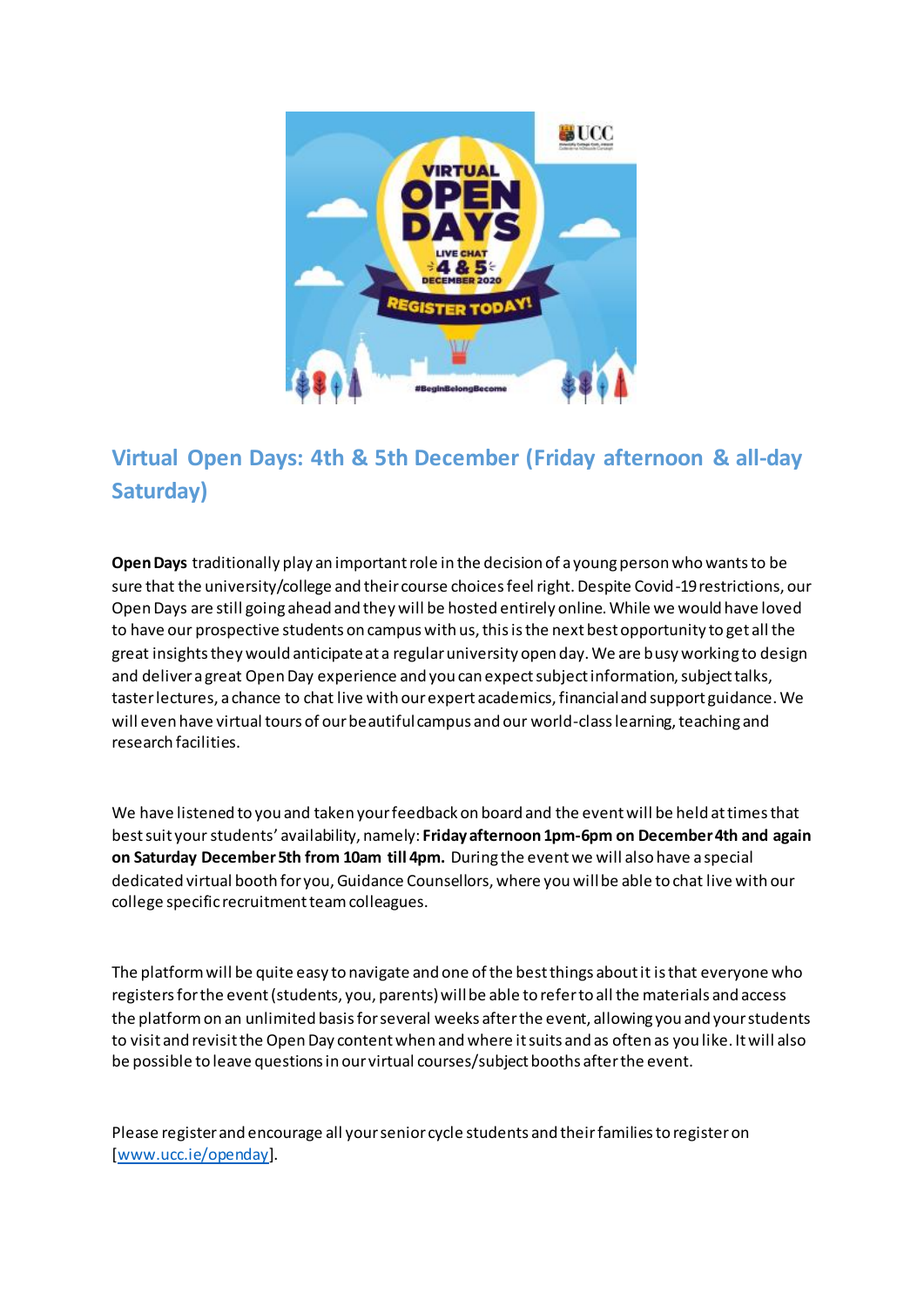#### **UCC Undergraduate Prospectus**



We have taken the opportunity to completely rewrite our Undergraduate Prospectus for the September 2021 cohorts. This project has taken us a little longer than we wanted, due to Covid-19 related delays, but we are confident that the wait will be worth it and that the feedback will be positive. Some of the changes that we are incorporating in it are a direct result of the consultation process we had with you in February this year. Printed copies of the Prospectus will be on the way to your school by the end of November. In the meantime, you and your students will be able to access our online PDF version and full details will be sent to you in due course. For now, you can view the non-course specific information about UCC which will appear in the Prospectus: "[We Are UCC](https://issuu.com/discoverucc/docs/ucc_20prospectus_20development_20for_20higher_20op)". Happy reading and we look forward to hearing your thoughts!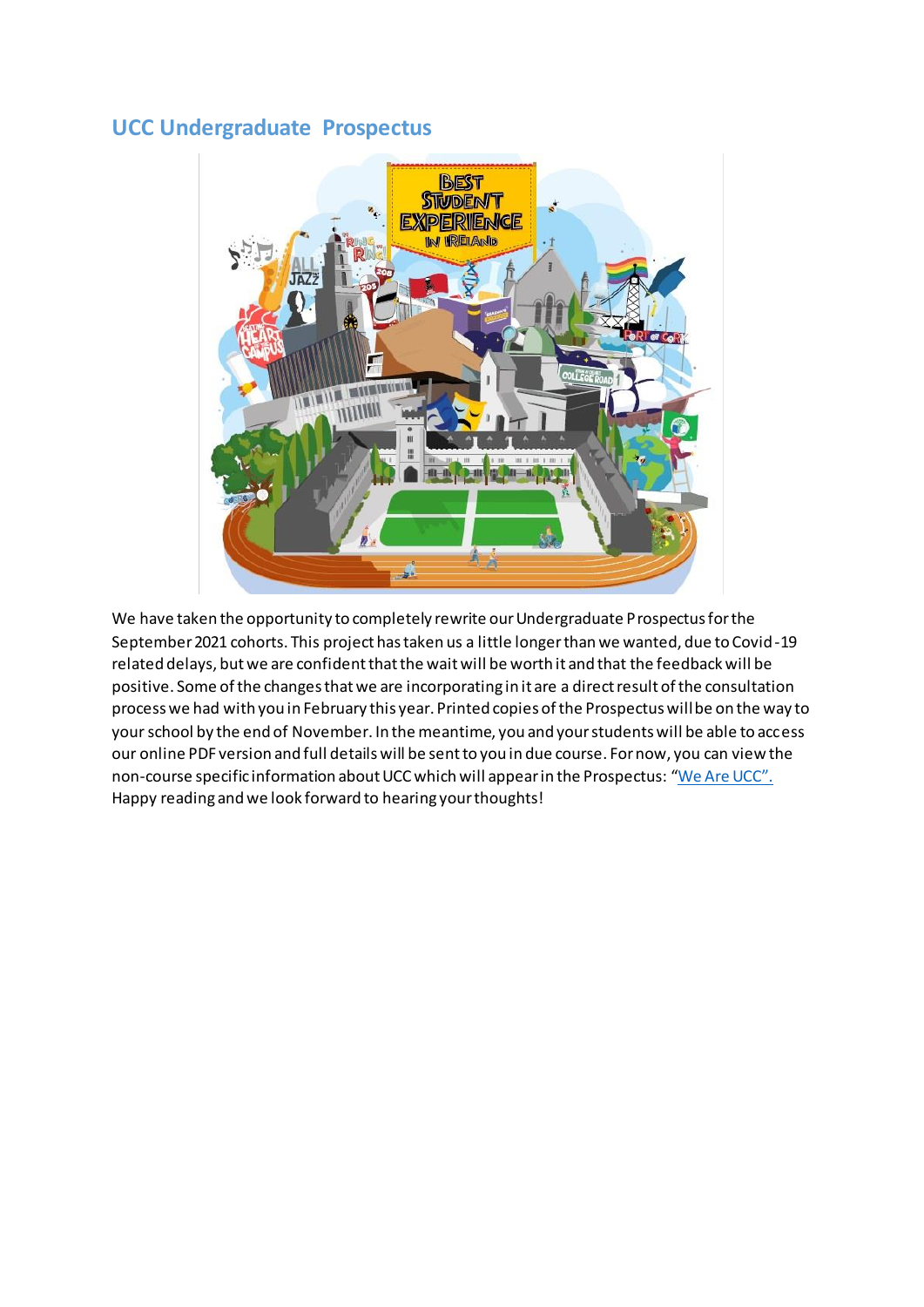#### **School Visits & Talks**



As there are so many restrictions in place due to Covid-19 Level 5, most of you are looking for an online presence rather than in-person visits. Therefore, we have recorded a presentation for your students, and you can access it on our website or by clickin[g here](https://ucc.cloud.panopto.eu/Panopto/Pages/Viewer.aspx?id=05cfb1ad-6cb9-45bb-afeb-ac6101537a26). However, it is still very important to us to have a real-time connection and dialogue with you and your students, which will complement our recording. Our recruitment team members are very happy to participate in live Q&As where we will answer any questions your students have after watching this presentation, especially in relation to course-specific queries. We have listed our contact details below and please don't hesitate to contact us to arrange specific course/college/topics live Q&As.

#### College of Business and Law[: A.Wallace@ucc.ie](mailto:A.Wallace@ucc.ie)

College of Arts, Celtic Studies and Social Sciences[: L.Brady@ucci.ie](mailto:L.Brady@ucci.ie) [& selina.oregan@ucc.ie](mailto:selina.oregan@ucc.ie)

College of Medicine and Health[: M.Arnold@ucc.ie](mailto:M.Arnold@ucc.ie)

College of Science, Engineering and Food Science[: ruth.mclaughlin@ucc.ie](mailto:ruth.mclaughlin@ucc.ie)

UCC PLUS+ Schools Outreach Co-ordinator[: m.minihane@ucc.ie](mailto:m.minihane@ucc.ie)

Quercus Scholarship[: quercus@ucc.ie](mailto:quercus@ucc.ie)

Scholarships and Prizes[: scholarships@ucc.ie](mailto:scholarships@ucc.ie)

General Recruitment, Open Days & Events[: Lenka.forrest@ucc.ie](mailto:Lenka.forrest@ucc.ie) [& s.oherlihy@ucc.ie](mailto:s.oherlihy@ucc.ie)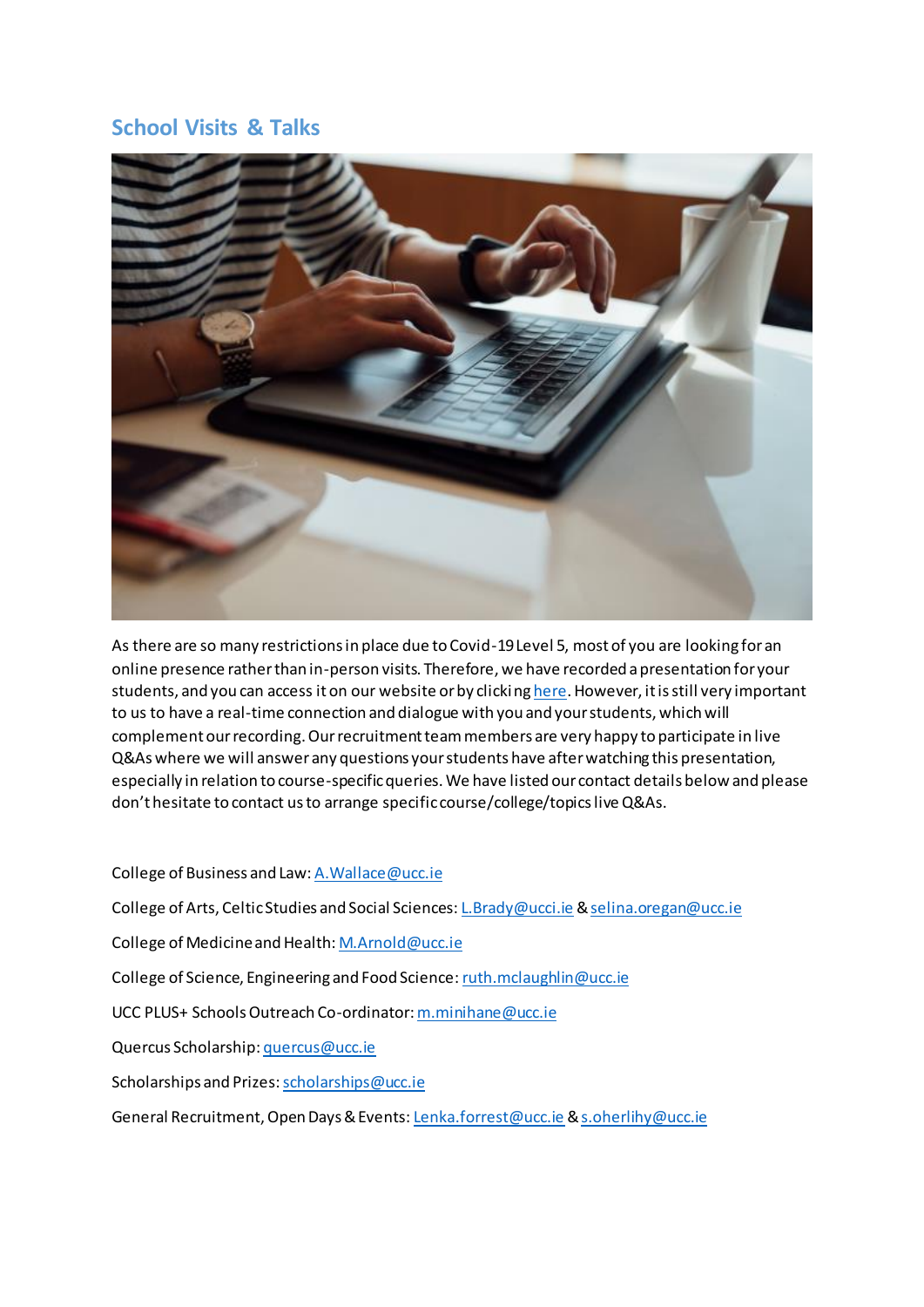We are planning a series of evening Q&As from January on and will keep you posted on the relevant dates to communicate with your students.

#### **Nurturing Bright Futures**



Nurturing Bright Futures is our brand new six module pre-entry online course which has been designed to equip students with the information they need as they prepare to transition into thirdlevel education. It is intended to be an interactive resource and it creates space and opportunities for students to undertake self-reflective exercises. We hope it will stimulate conversations with their friends, family, teachers and with you, their Guidance Counsellors. We are planning to launch this course in mid-November, and it will come with a Guidance Counsellors' and Parents' Toolkit to help guide and students to maximise their return from this resource. Again, more details about this will be sent you in our next communication.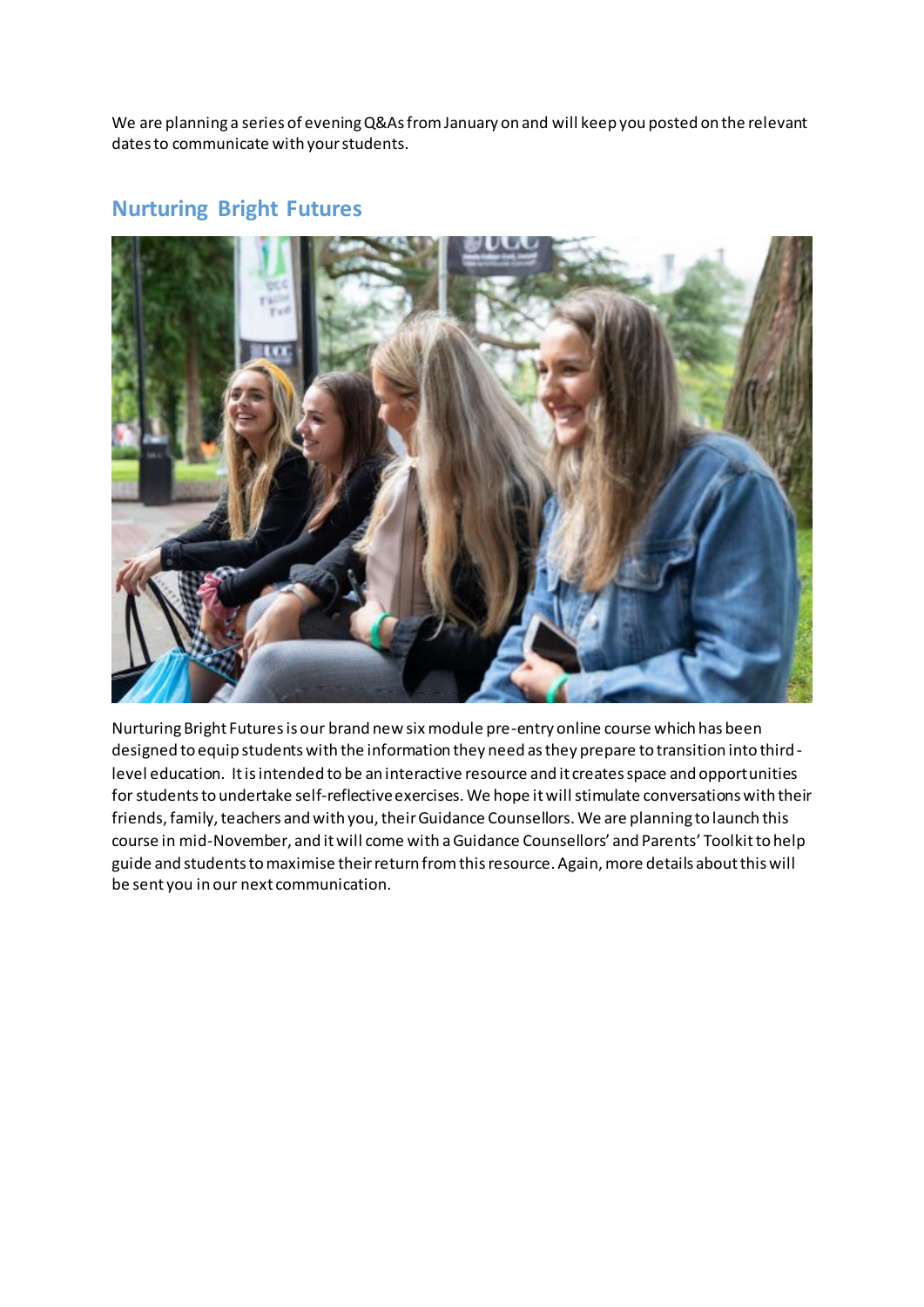### **Digital One-To-Ones**



We are continuing to offer digital one-to-ones to our future students. They can book an appointment with us by visitin[g www.ucc.ie/cao](http://www.ucc.ie/cao)

## Other Online Events

Prior to our Virtual Open Days, we will host an **'Exclusive Preview'** of the platform session for Guidance Counsellors. Please mark Tuesday afternoon/evening 1st December in your diaries. We will send you a link with the times and details on how to access a few days beforehand.

We will hold a similar session for **Parents & Guardians** on the Wednesday 3rd December (evening time).

### **Women in STEM Webinars**

**From Astronauts to Zoologists: A UCC STEM degree leads to some of the most exciting and rewarding careers on the planet**

Our understanding of Science, Technology, Engineering and Mathematics is of fundamental importance to the way in which humankind, and this planet we call home, will develop during the 21st century and beyond.